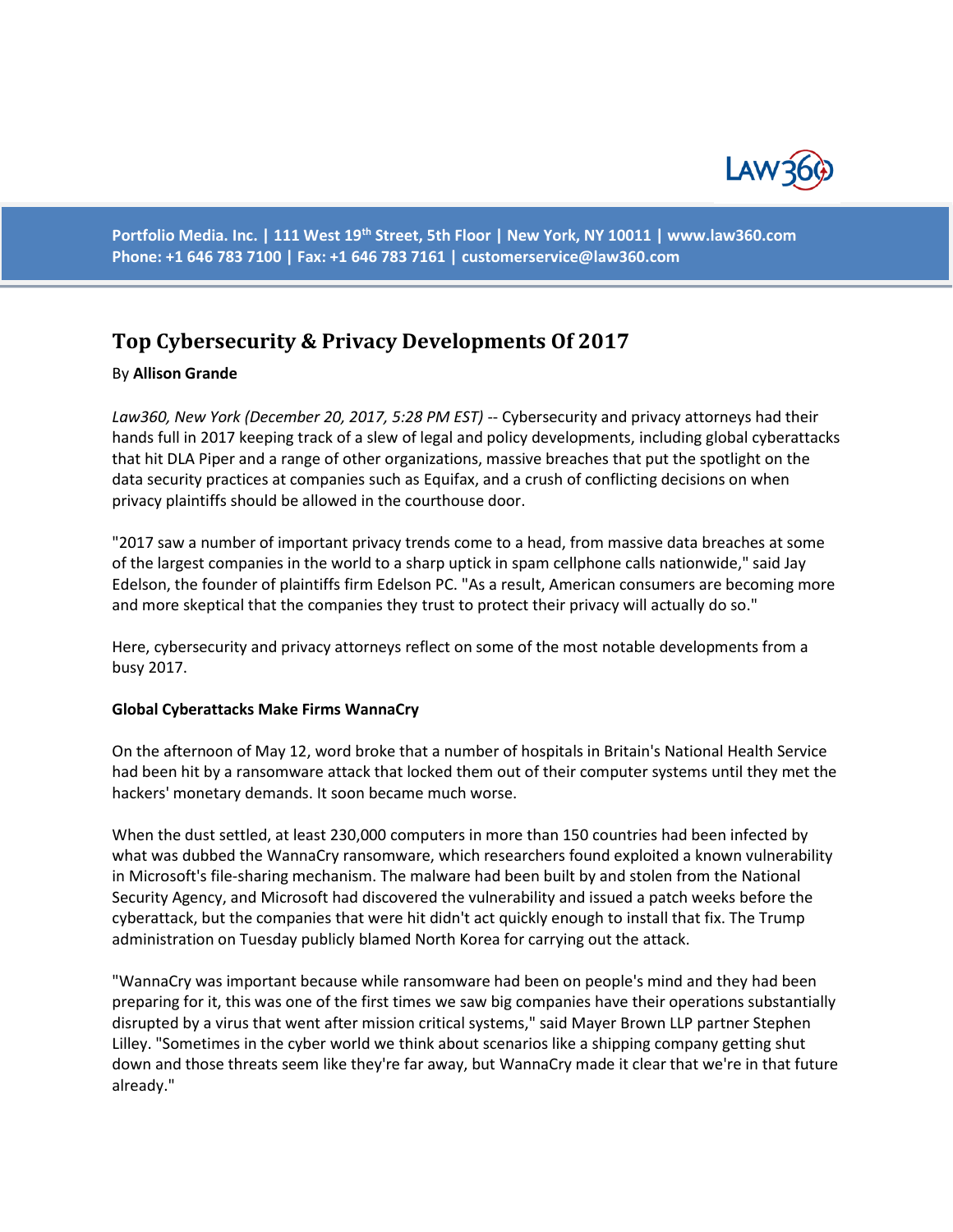While the WannaCry virus was shut down within a few days, the threat reemerged in June, when DLA Piper, British advertising group WPP plc, Russian state-run oil company Rosneft and scores of others confirmed they had been hit by a similar cyberattack that blocked their access to systems in exchange for a ransom. Security experts believed the attack was spread by a variation of a ransomware called Petya, and entered systems through the same exploit of Windows that led to the spread of the WannaCry ransomware.

Attorneys say that the headline-grabbing cyberattacks are the latest and perhaps most notable examples of an evolving cyberthreat landscape where hackers are no longer just interested in stealing personally identifiable information, or PII, but also in targeting a wider range of systems and information.

"You see a lot of companies focus on locking down PII the best they can and having traditional incident response plans," Lilley said. "But with attacks like WannaCry, companies suddenly realize that their entire company can be shut down if they get infected and that it's not just about traditional data breaches any longer. There's a whole other world of issues that they need to think about that go beyond that."

The WannaCry and Petya attacks also highlighted the powerful hacking capabilities that the U.S. government has developed and the danger to all businesses if and when they get out, said Ballard Spahr LLP partner Edward McAndrew.

"The release of intelligence-grade hacking tools into the wild of the internet was probably one of the greatest changes to the threat landscape in 2017," McAndrew said.

## **Equifax, Uber, SEC Join Data Breach Roster**

Global ransomware attacks weren't the only cyberthreat that dominated headlines in 2017. Equifax joined the fray in September, when the credit reporting giant disclosed that it had been hit by hackers who exploited a website application vulnerability to gain access to names, Social Security numbers, addresses and other personal data belonging to roughly 143 million consumers in the U.S. The number of affected U.S. consumers was soon upped to 145.5 million, which is nearly half of the country's population.

"In 2017, the Equifax hack was the most noteworthy data breach because the data broker collects not just traditional credit and financial data on consumers but also other opaque data points and the company has refused to be transparent about their practices," said Bradley S. Shear, managing partner of Shear Law LLC. "It will take lawsuits and federal legislation to try to make them more transparent and accountable."

That interest from private litigants and policymakers came immediately, with scores of putative class actions being filed in nearly every state, investigations being launched by regulators ranging from the Federal Trade Commission to a broad coalition of state attorneys general, and multiple congressional hearings being held to piece together the timeline of the breach — which Equifax said it first discovered at the end of July — and how such a vast quantity of sensitive data could have been exposed by a company that many consumers don't even realize is scooping up so much information about them.

"The Equifax breach totally changed people's perception of how widespread data breaches can be,"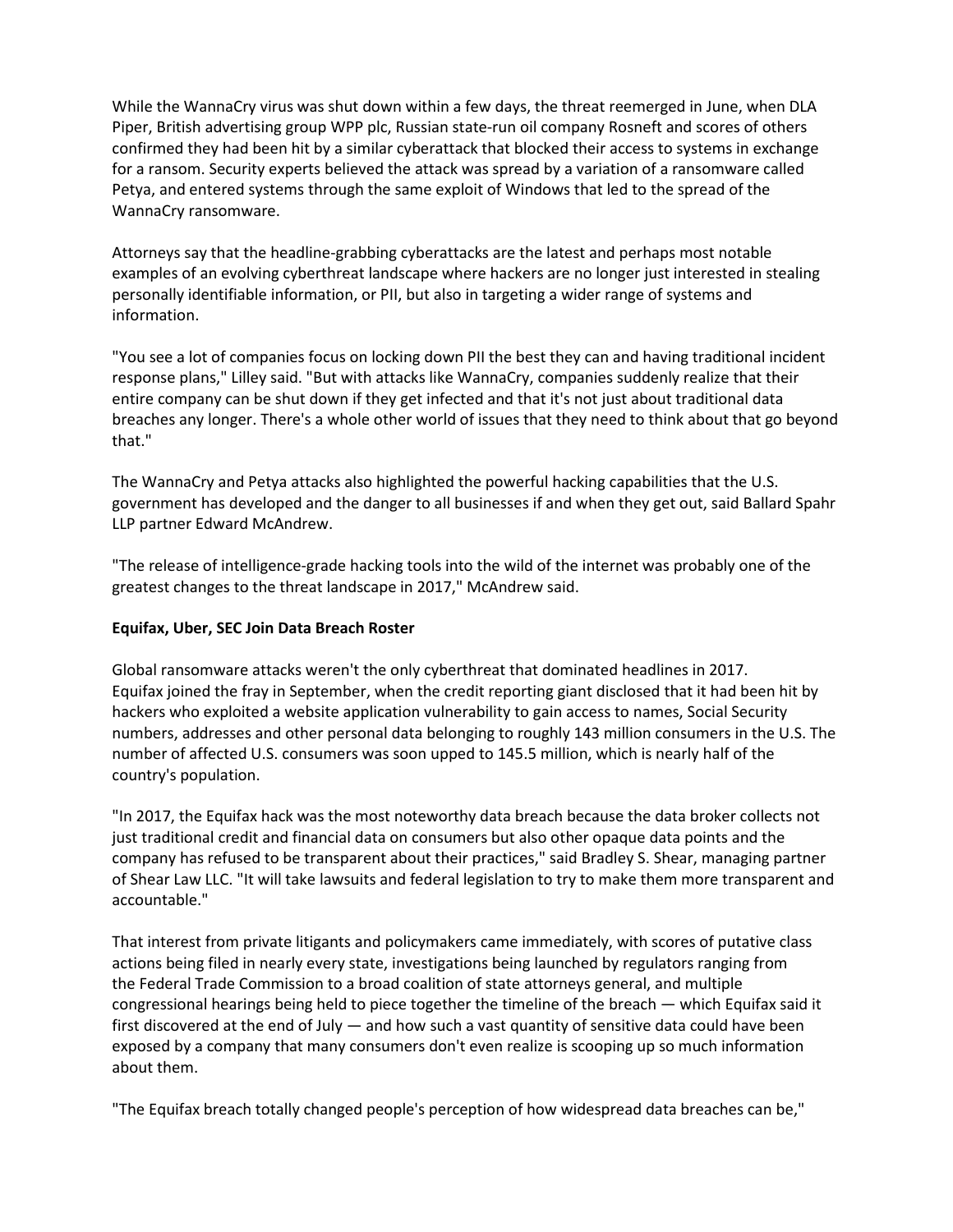said Fenwick & West LLP of counsel Hanley Chew. "It was notable not only for the sheer amount of people involved, but also because Equifax is one of the three major credit reporting agencies that provide identity theft prevention services that people generally rely on after a breach and, in this role, holds all this personal information about consumers that could be used as the basis for identity fraud."

Equifax wasn't alone in attracting attention from regulators and private litigants over data security and response practices in 2017. Ride-sharing giant Uber experienced this backlash at the end of November, when it admitted that hackers had stolen personal information on 57 million drivers and riders worldwide in 2016, but that the company had elected not to disclose the breach and chose instead to pay the hackers to delete the pilfered data and keep quiet about the attack.

"The Uber attack is interesting in that it highlights the complicated nature of when and how a company discloses an attack or theft when there isn't a clear deadline involved, or it's arguable whether a reporting threshold has been triggered," Pillsbury Winthrop Shaw Pittman LLP partner Brian Finch said.

While the Equifax attack exposed the impact of large-scale data breaches on individuals who don't have a direct relationship with companies that are collecting their data, the hack at Uber — which claims that it didn't report the incident when it first surfaced because it didn't initially believe that any personally identifiable information had been compromised — "exposed the tremendous harm that can be done to organizations that cover up data breaches," McAndrew noted.

"The takeaway is that the cover-up is going to be much worse than the breach," he added.

On the government side, the U.S. Securities and Exchange Commission also took a walk in companies' shoes when, in another memorable development of 2017, the regulator announced in September that a 2016 cyberattack potentially exposed securities data that could have led to the theft of investor dollars through insider training.

"From companies' perspective, that incident was significant because it makes them realize that while you hope the information that you give to a regulator is safe, it may not be," Lilley said. "The SEC incident was very unfortunate, but hopefully it will spark some realization among regulators that no one can be perfect on cybersecurity and it's important for everyone to work together to collectively raise security instead of finger pointing."

Taken together, the major breaches of 2017, along with the scores of smaller breaches that also hit companies around the globe, highlight the constant threat that companies face and the need to continue to do work behind the scenes to avoid being the next business to generate global headlines, according to attorneys.

"To me there isn't one single breach that is a 'game changer.'" Finch said. "Instead, I find it fascinating that they keep happening, often in new and creative ways. To me that's not a sign of a particular weakness in the corporate cybersecurity environment, rather it shows that this is an issue that is not going to go away any time soon."

## **Spokeo Split Widens**

Since the U.S. Supreme Court ruled in May 2016 that plaintiffs need to allege a tangible or intangible concrete injury to establish Article III standing, confusion among lower courts has abounded over how to apply this standard to a range of statutory privacy and data breach disputes — and 2017 only served to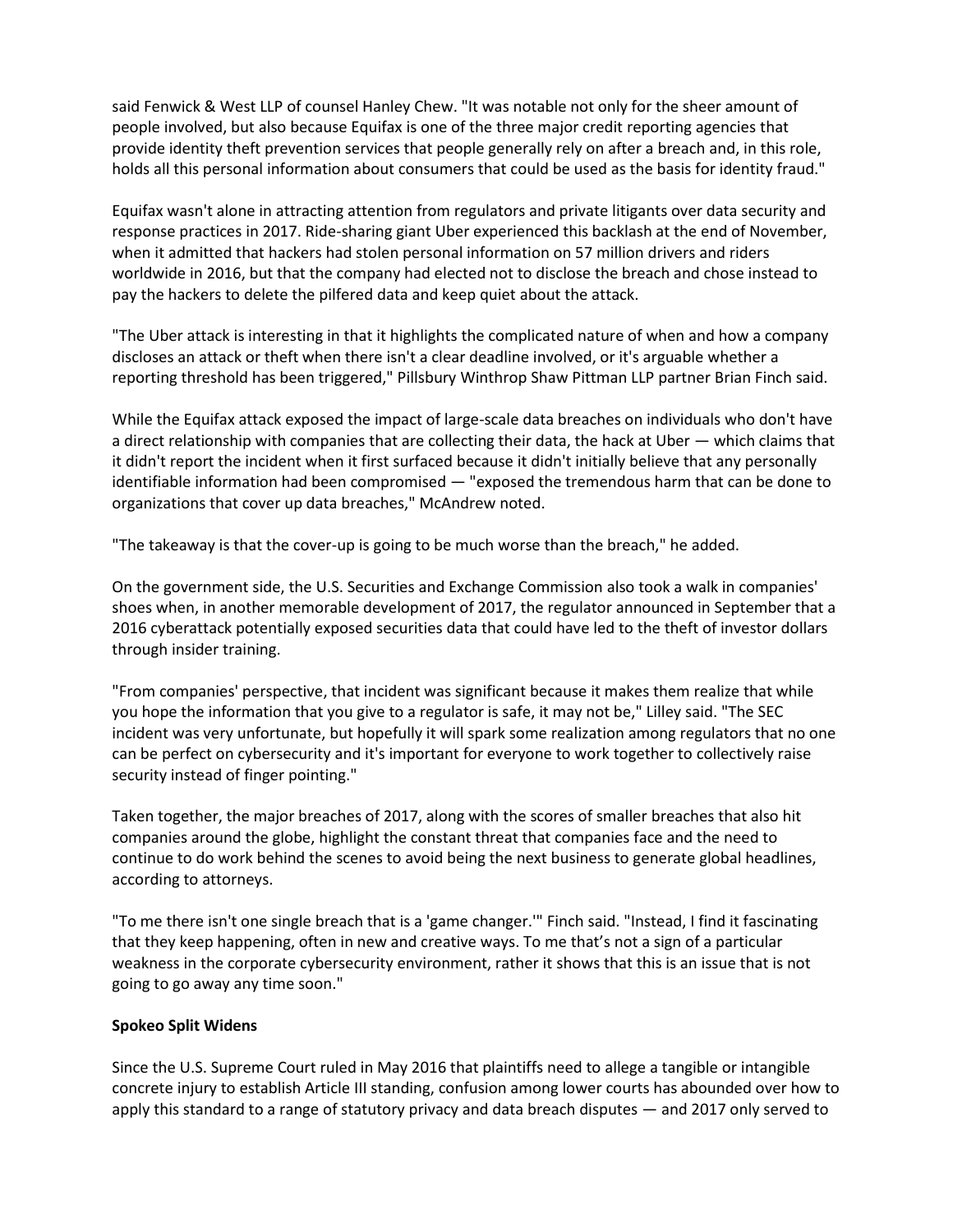exacerbate this divide.

"More than a year after the landmark decision in Spokeo Inc v. Robins, U.S. circuit courts remain divided on data breach and privacy litigation, leaving litigants likely to reach disparate results on Spokeo-based motions to dismiss," said Troutman Sanders LLP partner David Anthony.

The last year saw many of these disputes work their way up to the appellate level, offering more authoritative guidance while deepening the split on how courts view the requirement that plaintiffs must plead concrete harm and not a mere procedural violation to be allowed to move forward with their suits.

Spokeo again drew attention in 2017, with the Ninth Circuit in August ruling on remand from the Supreme Court that plaintiff Thomas Robins had standing to pursue his claims that the company violated the Fair Credit Reporting Act by inaccurately reporting information about his wealth, education and job status.

Appellate and district courts around the country also continued to add to the divide over standing for claims brought under a range of other statutes, including the Telephone Consumer Protection Act, the Video Privacy Protection Act and the Fair and Accurate Credit Transaction Act.

Most recently, the Ninth Circuit ruled at the end of November that a plaintiff had standing to pursue his claims that ESPN violated the VPPA by disclosing app users' data with an analytics company, and the Second Circuit shortly before that affirmed the toss of a suit accusing Take-Two interactive Software Inc. of violating the Illinois Biometric Privacy Act on the grounds that the plaintiffs hadn't shown they had standing, as they were not actually injured by the game's scanning of their faces.

And in the data breach context, the D.C. and Third Circuits issued decisions finding that the risk of future harm was sufficient for plaintiffs to pursue claims against Carefirst and Horizon Healthcare, respectively, while the Fourth Circuit rejected this argument in backing the toss of similar allegations against a South Carolina veterans hospital.

Even within the same circuit, different fact patterns yielded different results, with separate Eighth Circuit panels finding that allegations that a Scottrade customer had paid for data security protections he never received was sufficient for standing, but the threat of future identity theft from a breach at SuperValu was not enough of an injury for standing.

"We're seeing circuits developing certain inclinations about the way to interpret Spokeo, and that's creating two totally different standards and a definite circuit split that will likely work its way up to the Supreme Court," Chew said.

Both Spokeo and CareFirst have petitioned the Supreme Court to review the panel decisions finding standing in their cases, so the issue is likely to only heat up in 2018, attorneys noted.

"There wasn't a lot of resolution in 2017, so those debates remain alive and open," said Lilley.

## **Biometric Privacy Quilt Grows**

Plaintiffs continued to find success in wielding Illinois' unique biometric privacy law in 2017, with several decisions being issued that rejected bids by companies such as Google and Shutterfly to shed claims that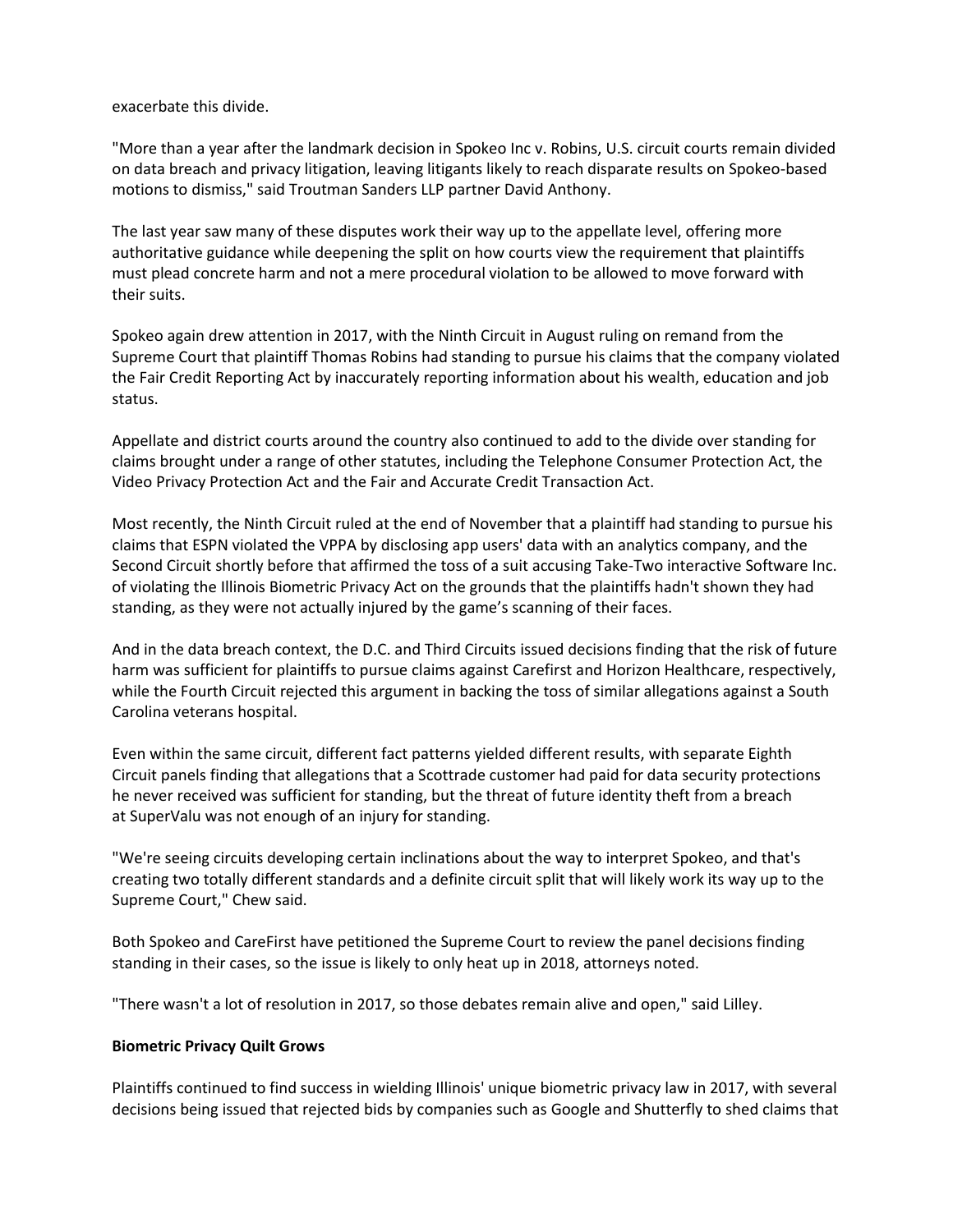face-scanning features violated the law, and the plaintiffs' successes spurring a wave of new suits, particularly against employers.

"We're seeing more and more of these cases, and companies are watching the developments closely as they use this technology for security, authentication and a range of other services such as making avatars for video games and tagging photos," said Squire Patton Boggs privacy and cybersecurity group co-chair Robin Campbell.

An Illinois federal judge in refusing to nix a putative class action against Shutterfly ruled in September that the state's Biometric Information Privacy Act covers data derived from photos and doesn't require consumers to allege actual damages, while Google also fell short in its bid to shake similar allegations over the use of its face-scanning technology in March.

A California federal judge forecasted a similar outcome for Facebook at a hearing late last month, when he indicated that the social media giant may have violated users' statutory "right to say no" and that he was unconvinced the Supreme Court's Spokeo decision required that they allege real-world harm.

Aside from establishing the scope and reach of the Illinois law, the cases are also having an impact on the spread of similar biometric privacy law to other states, attorneys noted.

Earlier this year, Washington became the third state to enact a law governing the collection and use of consumers' biometric information. But the measure notably contains several departures from the Illinois law that attorneys attributed to lessons learned from the application of the first-of-its-kind law, including the absence of a private right of action and the explicit exclusion of photographs from the definition of "biometric identifier."

"As this litigation continues to wind through the courts, we're going to see the broad contours of the law become more well defined, and states that are contemplating more privacy laws are going to be looking very closely at the outcome of this litigation to see how they want to craft their own laws on this topic in the future," said Emily Tabatabai, a founding member of the cybersecurity and data privacy team at Orrick Herrington & Sutcliffe LLP.

#### **Government Showdowns**

Disputes between the government and private sector over access to user data also continued to escalate in 2017, with the Supreme Court agreeing to take up a pair of privacy cases that will more clearly delineate each side's roles and the U.S. Department of Justice amending policies governing how they obtain information from service providers in response to pushback from private companies.

"One thing we saw the past year and will continue to see in 2018 is the tension between the government and the tech sector in terms of privacy and in terms of notification to subscribers," Chew said.

The most notable disputes in this arena involved Microsoft, which continues to be at the center of a dispute with the U.S. government over the legality of a warrant issued under the Stored Communication Act that requires it to turn over email content data that it had housed on a server in Ireland.

The Second Circuit in July 2016 ruled in Microsoft's favor, finding that the government couldn't use these warrants to access data stored overseas. The Supreme Court in October granted the government's